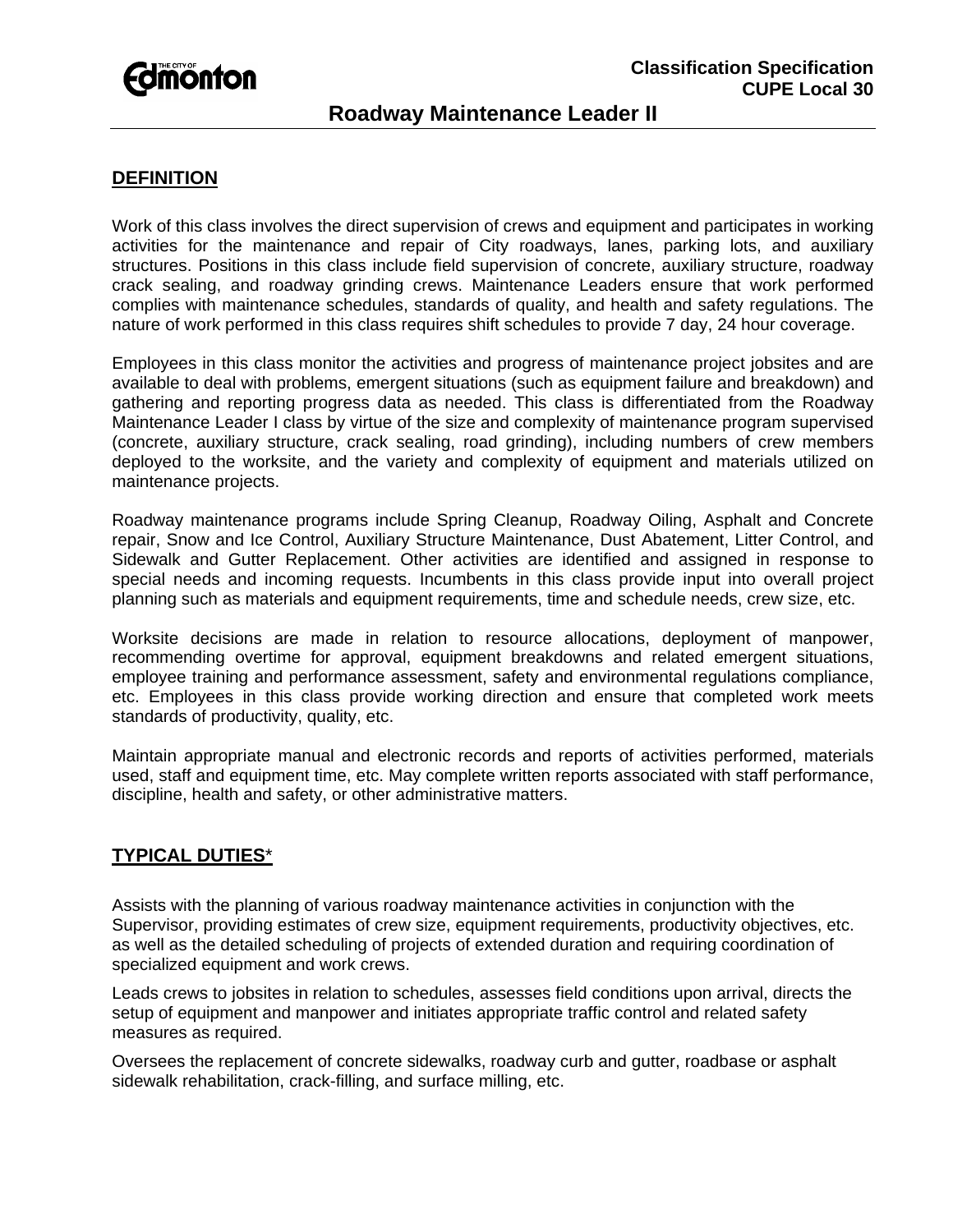

## **Roadway Maintenance Leader II** Page 2

Supervises major jobsite maintenance activities and responds to unforeseen changes in worksite conditions, weather changes, crew injury, equipment breakdowns or malfunctions, materials shortages, etc. Alerts supervisors, safety and environment specialists and others to attend the worksite in response to emergent situations.

Participates in equipment operations, labouring activities, etc. as required.

Makes field decisions on specific projects in response to equipment breakdowns, changes in priorities, weather conditions, etc. and revises work schedules and crew deployments as required. Advises the Supervisor of changes to schedules, availability of equipment, maintenance vehicles, etc.

Ensures that appropriate site measures are taken following the completion of maintenance, including removal of equipment and traffic control devices, construction materials, etc.

Maintains appropriate records such as worksite logs, activity times and materials of jobs completed or in progress, and completes reports of completed work, variances from work schedules, observed field roadways conditions and maintenance issues, equipment problems, staff performance and discipline issues, etc.

Deals with complaints and related issues from the public at work sites and refers unusual situations to the attention of the Senior Foreman.

Performs related duties as required.

#### **KNOWLEDGE, ABILITIES AND SKILLS**

Considerable knowledge of the equipment, procedures, routes, and associated policies and Bylaws related to the City's roadway maintenance program.

Ability to effectively supervise the daily ongoing activities of a large roadway maintenance workforce, including performance monitoring, attendance management, and Occupational Health and Safety compliance.

Ability to organize, deploy and lead a large workforce to meet service demands and to initiate changes in response to changes, emergent situations, etc.

Ability to effectively interpret and apply the concepts, principles and behaviours consistent with leading, motivating and encouraging staff; ensuring compliance with the City's policies and procedures and representing the City of Edmonton in a professional, honest, respectful, and safe manner.

Ability to communicate effectively with the public on matters related to service delivery and problem resolution.

Skilled in the operation of roadway maintenance vehicles and associated equipment, the use and demonstration of proper lifting techniques and safety procedures.